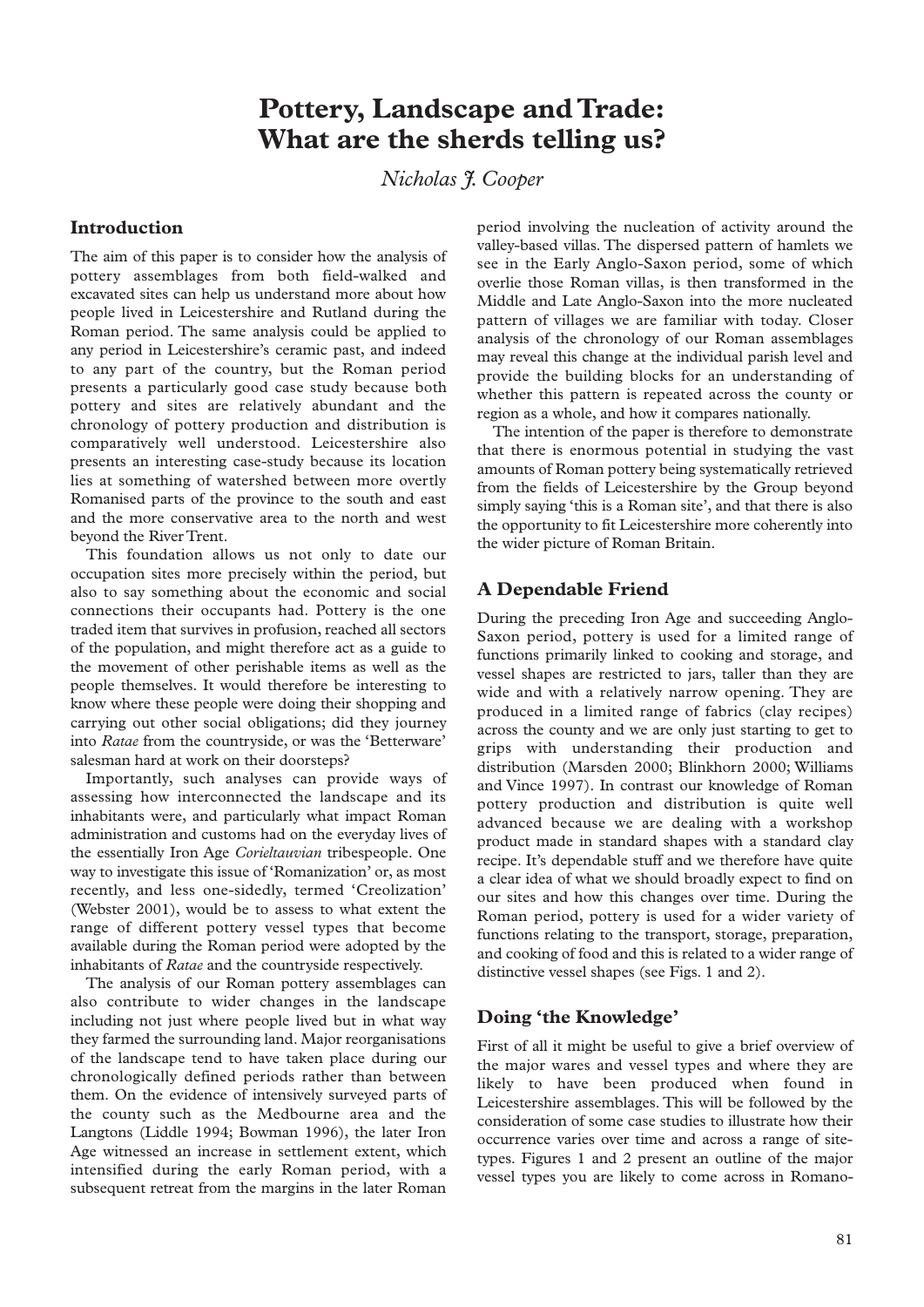# **Coarse or Kitchen Wares**

Firstly for **transporting** those essential luxuries there were **Amphorae** bringing olive oil, wine, and fish sauce upon an unsuspecting population. These came largely from the olive oil estates of South Spain but also from wine growing areas of Gaul and Italy. They were very heavy, usually tall and thin for efficient stacking on ships, and had large handles and a spiked base to aid lifting.



Secondly for preparing that special meal the Mortarium used for grinding up spices etc was essential, and had a chunky rim and a grit-lined internal surface to aid the process. They were bulky to import and local potters quickly added this type to their growing repertoire.



Meanwhile the humble cooking pot/storage jar quietly got on with the job. Often made in a coarse grey fabric it was equally at home on the stove or on the shelf and quite ready to sacrifice itself to the archaeological record safe in the knowledge that it could be replaced by nipping down to the local potter's stall in the market.



**Fig. 1. Range of Roman period kitchen and transport vessels likely to be found on Leicestershire sites**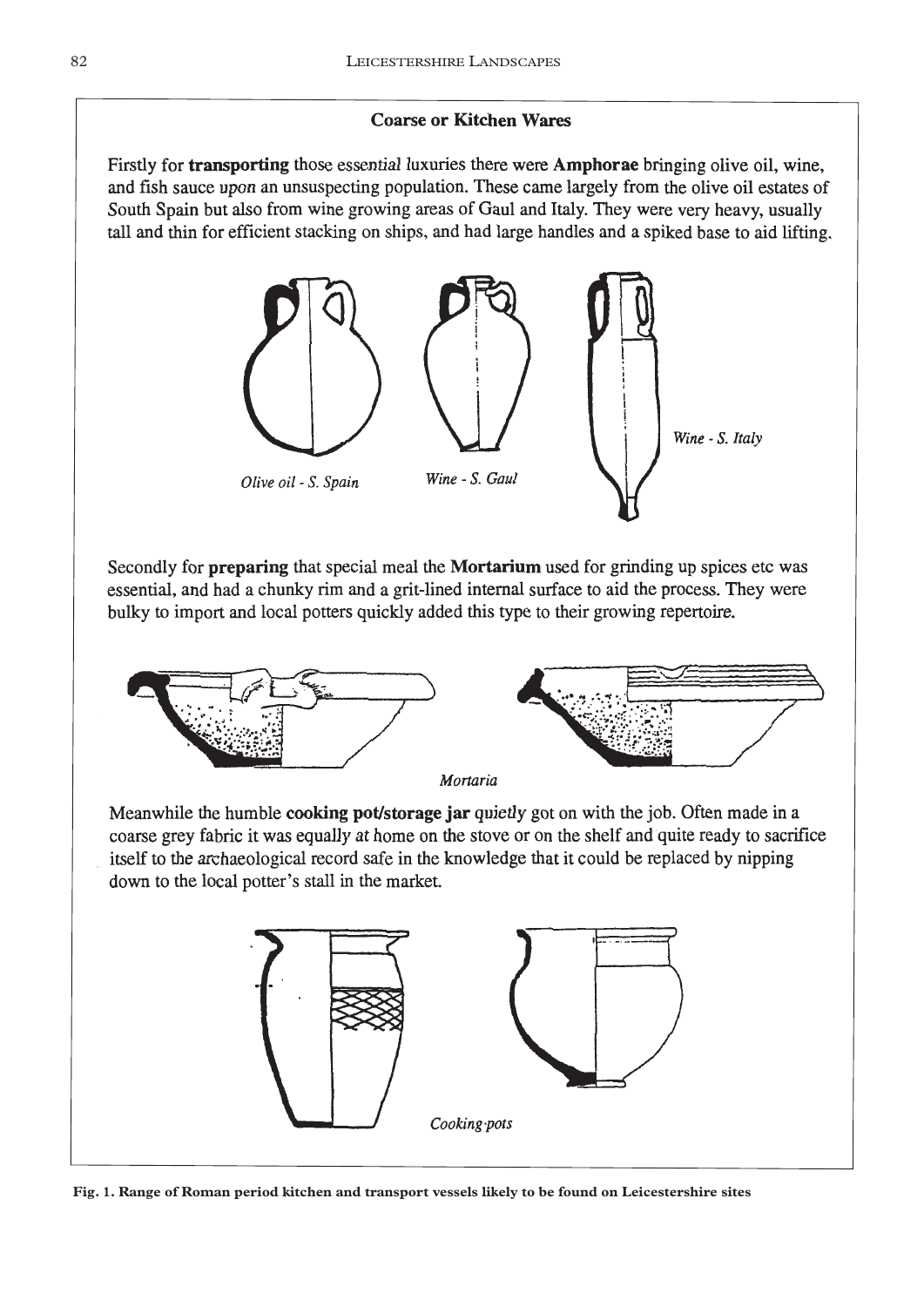# The Fine or Table Wares

Once prepared, your dinner guests would be impressed by a meal served in Samian Ware bowls and dishes. Wheel-thrown into moulds, decorated or plain, these red-slipped vessels were shipped direct from large factories in Gaul, and even graced the tables of the humblest farmstead (on Sundays only!).



**Fig. 2. Range of Roman period table wares likely to be found on Leicestershire sites**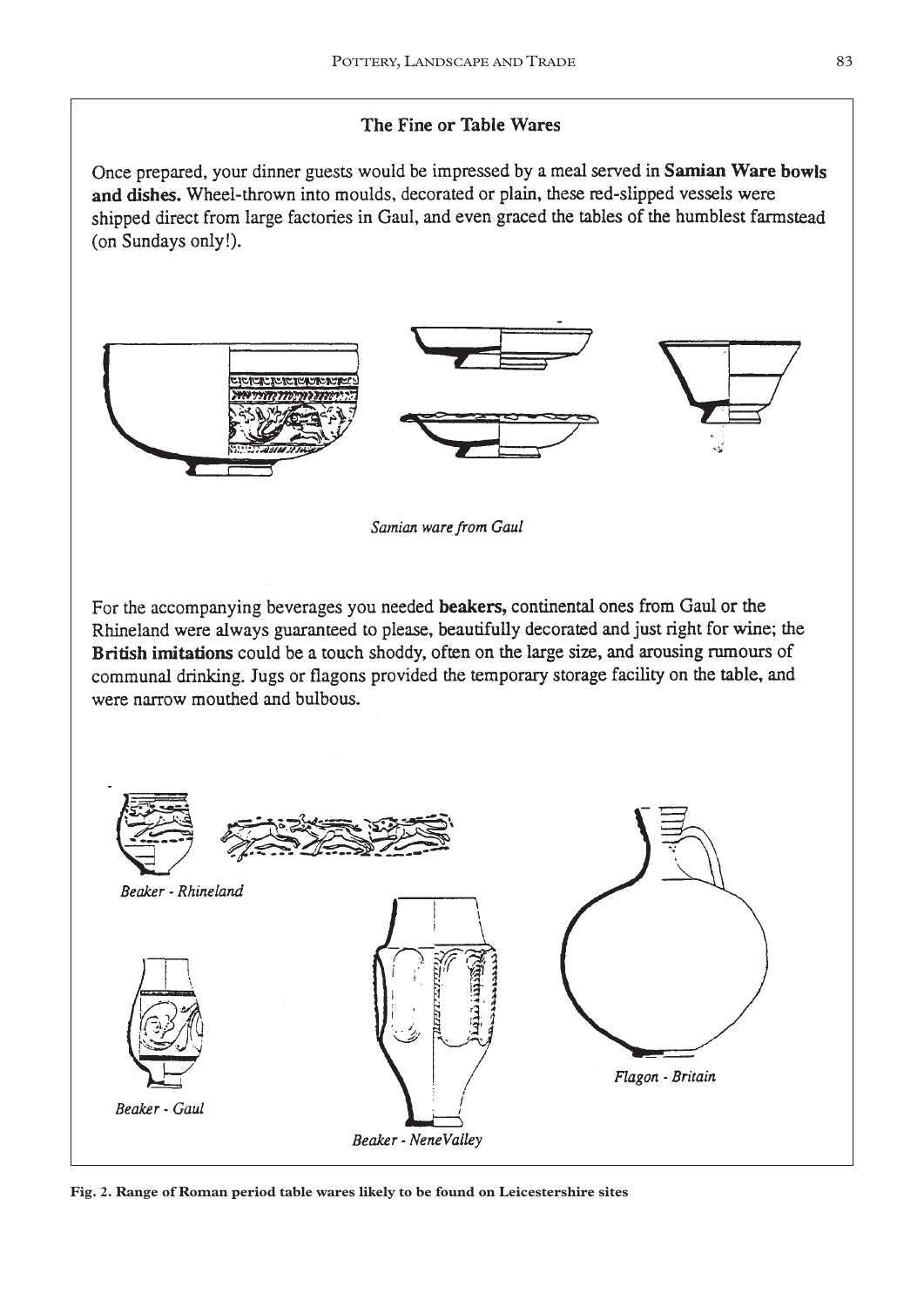British assemblages. Of course, with field-walked assemblages especially, it is often difficult to ascertain vessel form from small sherds, but the identification of general fabric or ware category will often be enough to indicate broad vessel function and these are considered below. For those seeking a more detailed introduction to Roman pottery the best starting point is Guy de la Bedoyere's Shire Archaeology guide (2000) followed by Paul Tyers' *Roman Pottery in Britain* (1996) the key reference work, which is also available as a web resource www.potsherd.uklinux.net., and has a useful link to the Journal of Roman Pottery Studies. As a guide to identifying fabrics yourself, the best introduction is the National Roman Fabric Collection handbook (Tomber and Dore 1998) although it should be noted that this only deals with regionally significant wares and will not include many of the locally produced wares which you will come across. These publications will provide the necessary grounding for consulting the more detailed appraisal of what has been found locally, which is published in a series of monographs by the County Museum Service (e.g. Clay and Pollard 1994) or the University of Leicester (e.g. Connor and Buckley 1999 and Cooper 2000). However, these publications should be seen as a supplement to receiving some initial training in the identification of the material at first hand from expertise within the Fieldworker's Group or the County Museum Service.

### **The ones to watch out for!**

#### **The grey matter**

Within any assemblage, the majority of sherds will be in grey fabrics, prepared by adding sand to the clay rather than crushed shell (which may naturally occur in the clay), or grog (crushed pottery), the use of which is gradually, though not entirely, eclipsed during the later first and second centuries AD. These grey wares were used primarily to produce jars used mainly for cooking and storage (although bowls, dishes and beakers were also produced), and are essentially continuing the functions performed by pottery during the Iron Age.The majority of this pottery will be produced locally (within 15 miles of the site), and although it is difficult to pin down the specific origin of much of the material, production is known from Ravenstone and kilns around Leicester Forest as well as the regional production centres at Mancetter-Hartshill and the Lower Nene Valley (see Fig.3 and Swan 1984). Additionally there will be smaller amounts of other sand tempered fabrics, which are orange or white and will also have been used to make more specialised vessel forms such as flagons, jugs or beakers for use at the table.

### **Exceptions to the rule**

Three notable exceptions to this general rule concerning the utilitarian grey (or reduced) wares are worth mentioning, as they will distinguish assemblages of a

particular date or location within the county and involve distinctive wares from outside the local market.The most significant of these is black-burnished ware category 1 (BB1) from South-east Dorset (Tyers 1996, 182) a distinctively hard, quartz-tempered, handmade fabric which is widely distributed across much of Britain from the second to the fourth century and produced in a narrow range of cooking pots, bowls and dishes. The ware is notable because it appears to be targeted specifically at urban and military markets (Allen and Fulford 1996) where it can make up between 10% and 40 % of an assemblage (see figures for Cirencester and Leicester below), but is comparatively rare on rural sites particularly to the east of Leicester. An appreciation of how it is distributed across the county would help to understand to what extent the rural population used *Ratae* as a market. The second fabric is South Midlands shell-tempered ware (Tyers 1996, 192), which despite being produced throughout the Roman period only achieves wide distribution during the second half of the fourth century when jars, in particular, will occur on Leicestershire sites. The last fabric to mention is Derbyshire ware (Tyers 1996, 190); a very hard (almost stoneware) fabric with a distinctive pimply surface, likened to petrified gooseflesh and easily confused with unglazed sherds of Late Medieval Midland Purple. The most common vessel form is a jar with a lid-seated (belllike) rim, very common in Derbyshire in the second and third centuries and as well as getting to the northern frontier, it is clear from fieldwork in north west Leicestershire that it is also occurring commonly there (S. Saunders *pers. comm.*).

### **Something for the weekend?**

The utilitarian portion described above may comprise eighty or more percent of any Romano-British pottery assemblage. In addition to the exceptions outlined above, the remaining (up to) twenty percent, comprising the fine and specialist wares, will help to define the character of the assemblage. Typically these will comprise vessels introduced to the Late Iron Age–Early Roman repertoire to cater for new functions involving the transport, preparation and consumption of food and drink at table, and will be produced at regionally important potteries or be imported from the Continent.

### **Amphorae**

Amphorae are large, thick-bodied vessels specially designed for transporting liquids such as wine and olive oil.Those used for olive oil from southern Spain and wine from southern Gaul (Fig. 1) are common finds from early Roman Leicester, but are more rarely found on rural sites. This may not necessarily mean that rural folk did not use these products, but that instead the contents of the amphorae were decanted into smaller vessels such as flagons, once they reached the town. Re-use of the particularly robust olive oil amphorae may account for their occasional occurrence in fieldwalked assemblages.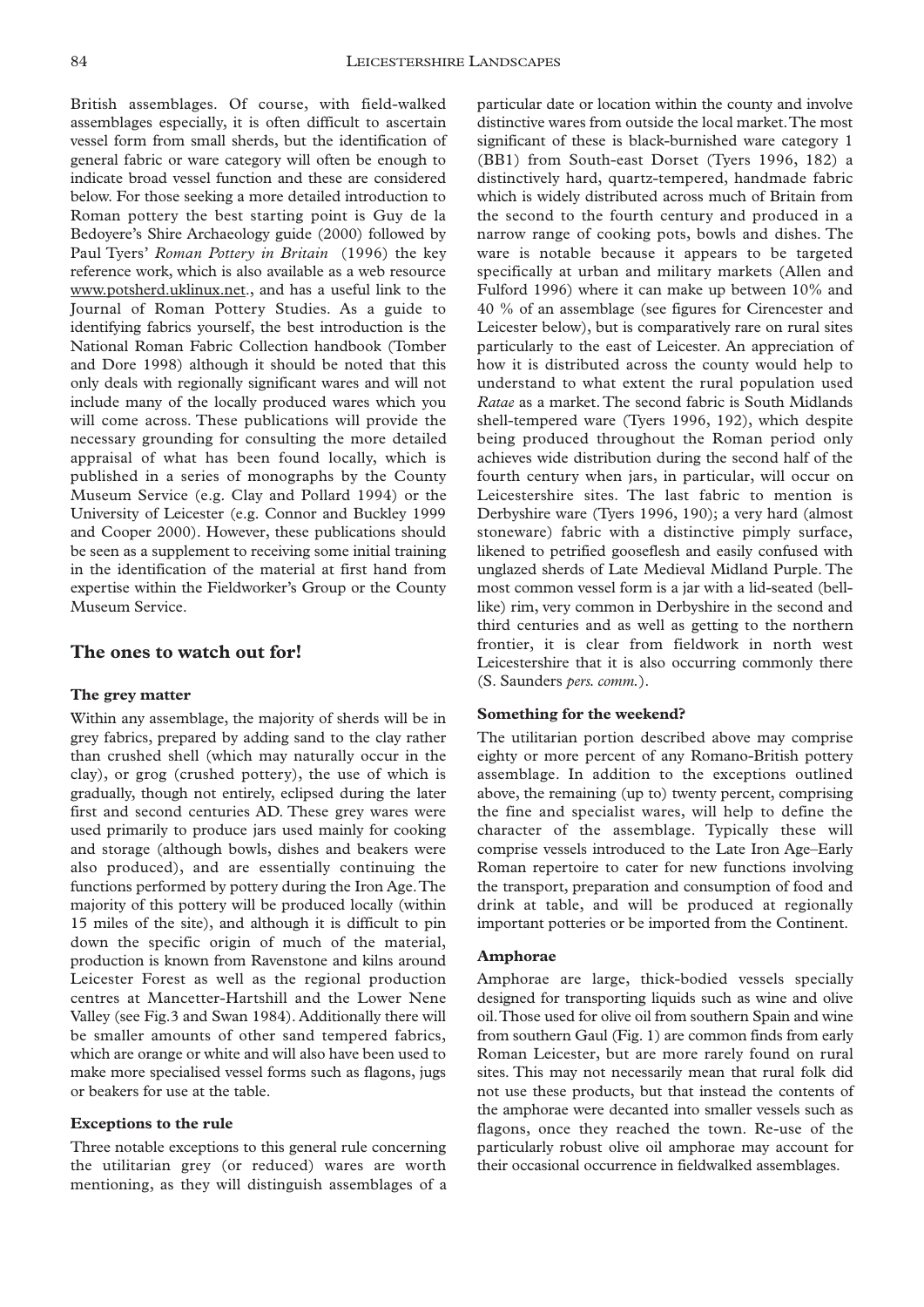

**Fig. 3. Roman Pottery production sites supplying Leicestershire and Rutland and location of consumer sites mentioned in the text (adapted by D. Miles-Williams from V.G. Swan 1984** *The Pottery Kilns of Roman Britain,* **RCHM, HMSO).**

*Key to symbols and abbreviations:* Filled and unfilled, circles, triangles and squares are the locations of kilns (refer to Swan 1984 for detail). Pottery production centres discussed as follows: NVCC, Lower Nene Valley (colour-coated ware) industry;

M-H, Mancetter-Hartshill (*mortaria* and other wares); D, Derbyshire Ware; RAV, Ravenstone (with Normanton-le-Heath nearby). Roman Towns: L, Leicester; MED, Medbourne (with Drayton II villa nearby); TRI, *Tripontium*; HC, Highcross; W, Willoughby; GC, Great Casterton. Other survey areas and sites: RW, Rutland Water; LANG,The Langtons; BT, Barkby Thorpe (Humberstone Farm nearby) ; NS, Norfolk Street Villa; NAR, Narborough Villa.

### **Mortaria**

The mortarium is the second new vessel type to enter the repertoire, a wide, heavy bowl with a grit-lined internal surface to aid the grinding of foodstuffs during the preparation of meals. Whether their use indicates either the adoption of Roman-style cuisine or their adaptation to existing British recipes is unclear, but they do occur on both urban and rural sites. The three main sources for such vessels in Leicestershire will be Mancettter-Hartshill on the Warwickshire border, the Lower Nene Valley around Peterborough and the Oxfordshire industry (Tyers 1996, 123-129). Almost all mortaria will be in fine, white or buff 'pipe clay' fabrics and in the absence of a distinctive rim form, the internal grits will be the identifying factor. Mancetter-Hartshill products, which will be common in the south and west of the county, have red and black stone grits, whilst those from the Lower Nene supplying the east of the county and Rutland have only black grits of iron tap slag. The

products of Oxfordshire (which may include red colourcoated examples) make inroads into the county in the late Roman period and are distinguished by their rounded, rose-coloured quartz grits.

### **Table ware**

The character of the assemblage will be defined most clearly by the proportion of fine table ware used for the serving, and consumption of food and beverages (Fig. 2). During the later first and second century these will include samian, the distinctive red gloss table ware produced in industrial quantities in Gaul (Tyers 1996, 105).The supply of this ware fluctuated wildly over time but during the middle of the second century, the products of the Lezoux workshops of central Gaul were widespread, and found their way into every household, however humble. If your site was occupied at this time then you should expect to see some samian in your assemblage, if only in small amounts. Samian products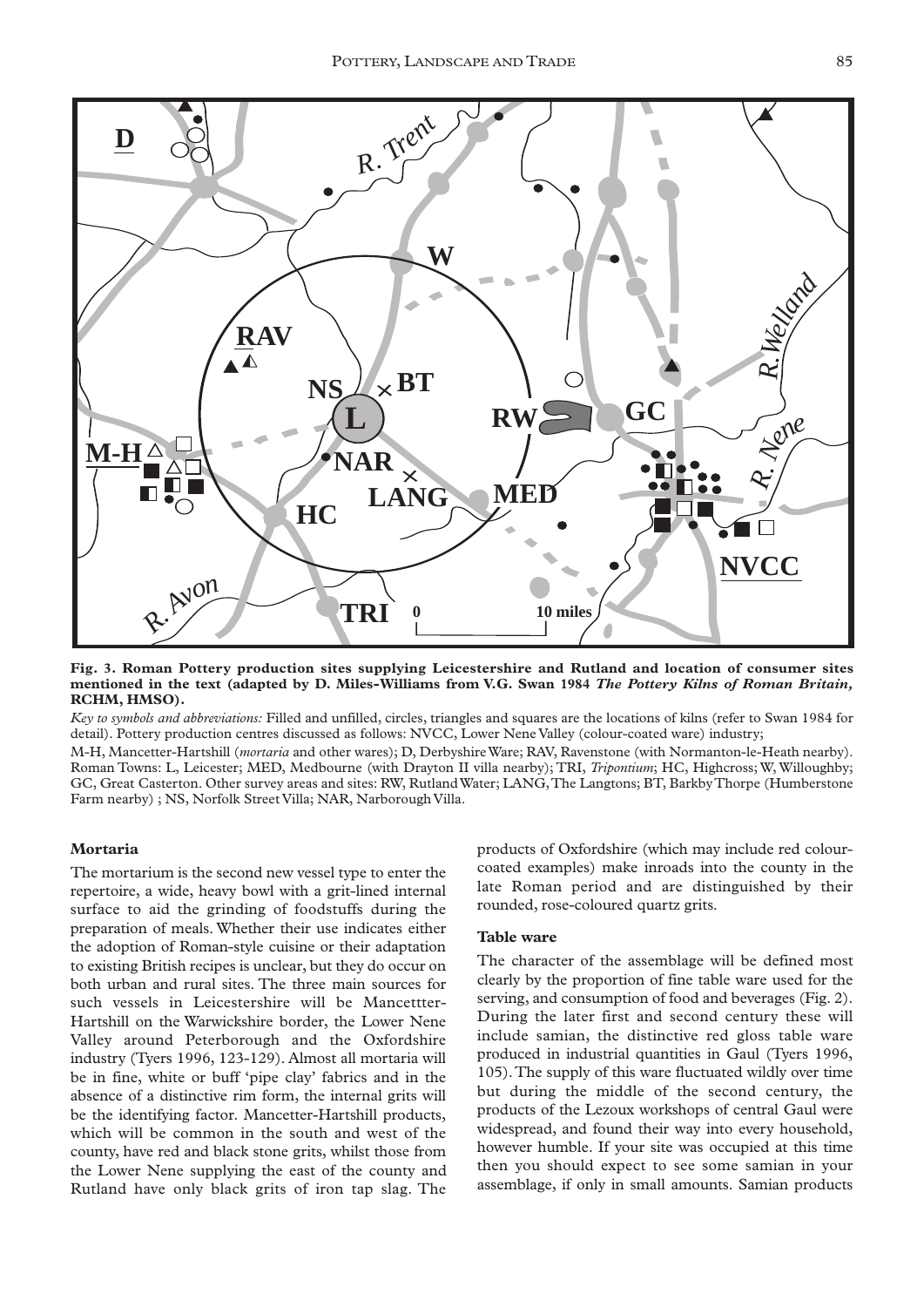did not include drinking beakers; these were supplied separately, occasionally from the continent but more commonly in colour-coated wares from the Lower Nene Valley during the later second and third centuries (Tyers 1996, 173; Howe, Perrin and Mackreth 1980). With its distinctive white fabric and dark colour-coating, Nene Valley becomes the most distinctive fabric across the county in the Late Roman period.To an extent it appears to fill the role left vacant by samian ware, and indeed some of its most common products are copies of the latest samian forms, but the most significant factor dictating its ubiquity is that during the later third and fourth century, the industry begins to produce its entire utilitarian grey ware repertoire as colour-coated ware thus providing a universal oven-to-table ware. The products are produced in thick-bodied fabrics, which contrast with the thin-walled beakers characteristic of the second and third century. This distinction allows us to estimate the likely date of a field walked assemblage, using the thickness of the Nene Valley sherds, even when their condition is poor and precise vessel forms cannot be determined. The only other colour-coated fine ware, which is likely to turn up in Leicestershire assemblages, is Oxfordshire red colour-coated ware (Tyers 1996, 178), which can be confused with samian ware but is characteristic of late Roman assemblages only.

# **Assemblage in the City: Leicester**  *(Ratae Corieltauvorum)* **and Cirencester** *(Corinsum Dobonnarum)*

Having established the range of vessel forms and fabrics likely to occur on sites across the county it is necessary to look in detail at specific examples of pottery assemblages from the city and county and see if any differences are apparent. The analysis and publication of the Roman pottery from the excavations at Causeway Lane (Clark 1999) has provided a quantified chronological overview of the supply and use of vessels across the Roman period in *Ratae*. Data from Clark's report have been simplified into a series of pie charts (Fig. 4) displaying how the proportion of wares from different sources changes over time, with each assemblage representing one of six ceramic phases from the mid-late first century (LP1) to the mid-late fourth century (LP6). The sources are grouped into 'local' wares (produced within 15 miles), 'non-local British' wares, and imported wares from the Continent. Alongside are the comparable analyses for assemblages from Cirencester over the same period (Fig. 5).

The Leicester study joins a growing number from Roman urban centres in Britain including Cirencester (Cooper 1998), London (Davies, Richardson and



**Fig. 4. Pottery supply to Roman Leicester** *(Ratae Corieltauvorum).*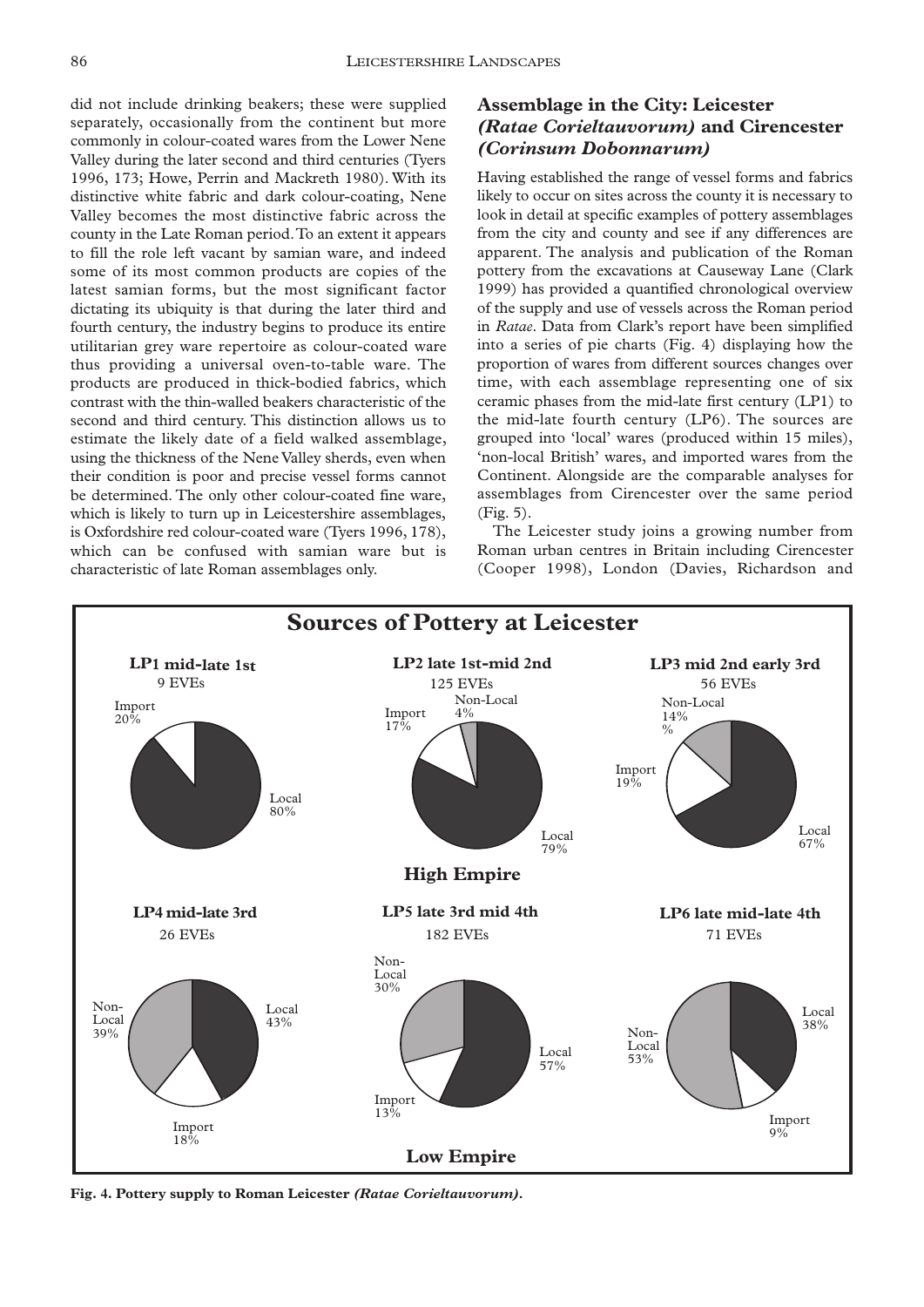

**Fig. 5. Pottery supply to Roman Cirencester** *(Corinium Dobunnorum)*

Tomber 1994) and Chelmsford (Going 1987), which exhibit a common pattern and reflect what we know of the changing nature of production in Britain and trade with the continent between the High Empire (to c. AD 250) and the Low Empire (c. AD 250 to 400).The Early Roman period or High Empire was characterised by close commercial links with the continent supplying fine and specialist wares, coupled with local production of kitchen wares geared to specific military and urban consumers. The progression to the Low Empire saw a decline in contacts with the continent and a growing selfsufficiency within Britain with the development of large regional pottery industries in the countryside with comprehensive repertoires and wide distribution networks, against which many local concerns could not compete. Amongst the most important of these industries were those of Oxfordshire, the Lower Nene Valley and Southeast Dorset BB1, all of which had an impact on supply to *Ratae*.

The supply pattern to Leicester is clearly similar in many ways to that at Cirencester, although it lacks the cosmopolitan military phase (CP1). Leicester Phase 1 and Ceramic Phase 2 at Cirencester display an identical 80% / 20% split between local wares and imports, whilst Phase 2 is very similar to the early part of CP 3 where the first non-local products are beginning to appear (namely BB1) but imports remain at around 20%. Phase 3 again resembles the later part of CP3 with the introduction of non-local wares other than BB1 (namely mortaria from Mancetter Hartshill and colour-coats from the Lower Nene Valley), the total figure rising to 14% in both cases. The imported fine ware levels are also nearly identical at this time at around 18% with Cirencester however, maintaining its importation of mortaria and amphorae. Phase 4 echoes the developments across Ceramic Phases 5 and 6 at Cirencester with the ascendancy of BB1 to levels of over 25% and the non-local total probably reaching over 50% (unfortunately the published data for Causeway Lane do not allow an assessment of the amount of non-local grey wares from the lower Nene Valley). During Phases 5 and 6 at Leicester, the broad pattern of Ceramic Phases 7 and 8 at Cirencester is followed (the continued, though declining, import levels are exaggerated by the presence of residual samian ware from earlier phases, disturbed and redeposited in late Roman levels). However, the location of Leicester means that it lies close to the boundaries of the Oxfordshire and Lower Nene Valley distributions and is dominated by neither (Cooper 1999b), the combined figure for nonlocal fine wares being 14% in Phase 6.The levels for BB1 are however maintained at between 20-30% in both cases, keeping the total non-local figures at around 50% or more.

A correspondingly diverse range of vessel types matches the wide range of sources for the wares used in Roman Leicester (Fig. 6). Even during the first century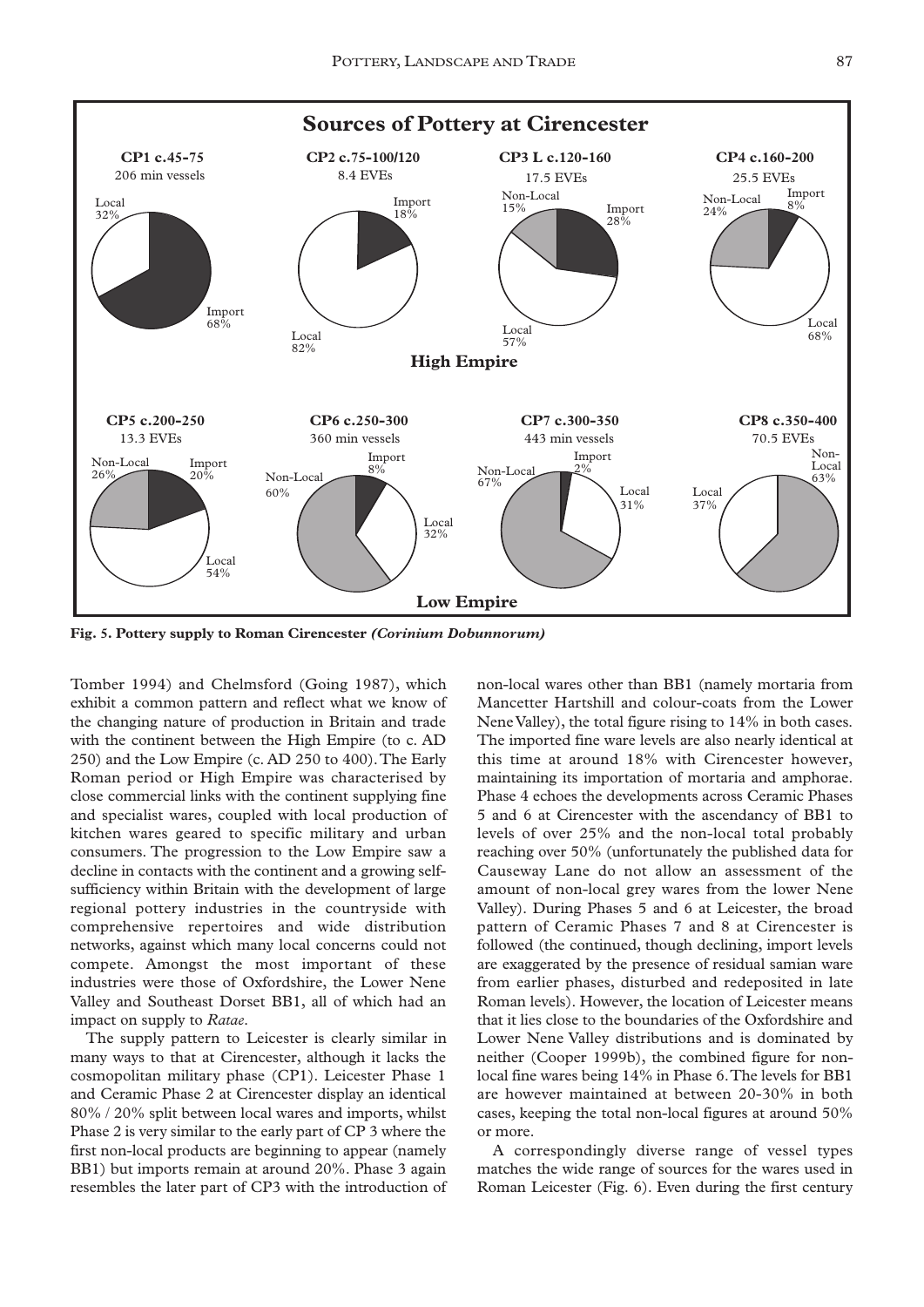

**Fig.6.Typical Range of Romano-British vessel types from Leicester: Causeway Lane** (data from Clark 1999, Table 15, Phase 3 early-mid 2nd century)

the jar-dominated assemblage is quickly augmented by vessels used at the table, which together make up over fifty percent. In the later first century, other specialist vessel types such as amphorae and mortaria are added and this range is maintained throughout the succeeding phases. The trend to note is that the vessel combination of jar, bowl and dish comes gradually to dominate the assemblage (over  $70\%$  in the fourth century), with drinking vessels becoming less common.

# **Rural Assemblages: Rutland Water and Wing to Whatborough**

However, to what extent does the urban pattern of supply also hold true for rural sites in Leicestershire and Rutland? If we extend the comparison to include evidence from a group of Roman rural sites in Rutland, about 20 miles east of Leicester, distinct differences can be detected over time. Excavations at Empingham in the early 1970s, in advance of the construction of Rutland Water reservoir, revealed a sequence of Romano-British farmsteads spanning the first to fourth centuries (Cooper 2000).The quantification of five assemblages is summarised in the following series of pie charts, according to origin (Fig.7).

In Phase 1 during the mid-late first century, all pottery appears to be locally produced in a range of shelltempered and grog-tempered fabrics with only 2% in Romanised grey ware fabrics. By the mid second century, (Phase 2), 97% of the assemblage still appears to be of local origin with just 3 % accounted for by

imported fine ware, most of which is Samian belonging to the main exporting period of Lezoux in Central Gaul

Phase 3 belonging to the later third century sees a dramatic shift in supply whereby over 70% of pottery comes from a single, non-local source, the Lower Nene Valley with 50% being grey ware products, 21% colourcoated wares and 1% mortaria. Of the shell-tempered coarse wares making up the rest of the assemblage 13% appear to be from another non-local source, Harrold in Bedfordshire. The non-local total is therefore 85%, and this is maintained through the two fourth century assemblages (Phases 4 and 5) with 91% and 80% respectively. Phase 4 includes 2% Oxford red colourcoated ware but 74% Lower Nene Valley colour-coated ware. While the last figure is probably exaggerated by small sample size, with 40%-50% being more realistic, the dominance of the Lower Nene Valley as the major rural nucleated industry of the region is still emphatic, supplying 53% of all pottery (including all mortaria) to the Phase 5 group. It is also interesting to note the almost complete lack of BB1 from these rural groups, contributing just 1% to the Phase 5 group when it was contributing over 25% of all pottery to Leicester just 20 miles to the west. This finding would appear to be in keeping with the trends detected in the recent study of BB1 distribution (Allen and Fulford 1996) whereby the ware is channelled along major route ways.

Comparable vessel data are not available for the Rutland Water sites, but the assemblages retrieved from Roman rural sites along the Wing to Whatborough pipeline in Rutland, are similar in character, although the sites lack evidence for masonry structures (Cooper unpublished; Beamish 1997). The range of vessel types and the proportion they contribute to the assemblage is illustrated in Fig. 8.The earliest phase of activity on Site 3, dating to the later first century AD, produced an assemblage comprising only jars save for a single ing with the trends detect<br>distribution (Allen and Fu<br>is channelled along major<br>omparable vessel data and Water sites, but the as<br>aan rural sites along the<br>line in Rutland, are similar<br>lack evidence for maso<br>ublished; Beam



**Fig. 7. Pottery supply to Empingham near Rutland Water (Rutland).**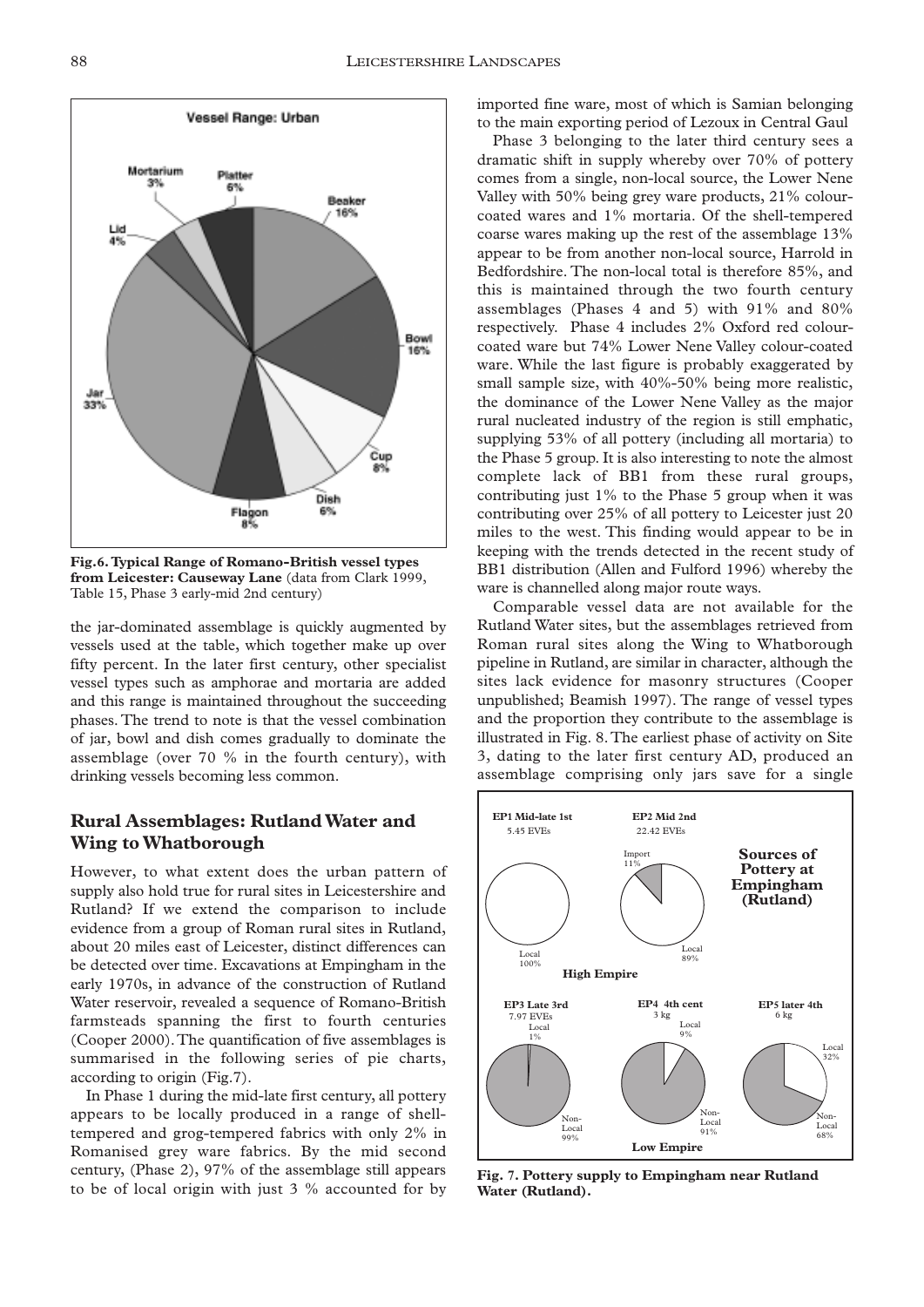

**Fig. 8.Typical range of Romano-British vessel forms from rural Leicestershire (data from excavations along the Wing to Whatborough pipeline, 1996** (Beamish 1997).

example of a samian ware dish. By phase 2, dating to first half of the second century, the repertoire had expanded to include beakers, bowls, and dishes but with jars still comprising 86%. Even the assemblage from the nearby Site 5, dating across the Roman period, could only boast a marginally wider repertoire of vessel types including also mortaria, lids, flagons and a possible cup, with jars still making up 88% of the assemblage.

The Rutland Water study echoes trends detected in other studies of low status rural settlements (e.g. Marney 1989, Table 1; Booth 1991), with the initial domination of local wares, a lack of imported specialist wares such as amphorae, and low levels of imported fine wares often restricted to Central Gaulish samian. The Low Empire sees much small scale local production extinguished by the nearest rural nucleated industry which in this case is actually just within the local market area just 14 miles down Ermine Street to the south east.This Low Empire trend of course matches that for Cirencester for which the Oxfordshire industry, located just 25 miles to the east, is again almost a local concern.

### **Establishing a Pattern for the County**

It should be clear by now that although Roman pottery does get everywhere and that all vessel types could potentially turn up at any site, assemblages from urban and rural sites will differ markedly in the proportions of the various wares, their origin and the vessel types represented. However, is it possible to refine this basic division further to incorporate a wider range of site types

| Leicestershire Sites: Roman key wares by percentage<br>sherd count (Keegan 1995) |           |                |                                     |                               |                        |    |  |  |  |
|----------------------------------------------------------------------------------|-----------|----------------|-------------------------------------|-------------------------------|------------------------|----|--|--|--|
| Site                                                                             | Type      |                | Samian Amphora Colour- Black- Other | coats                         | Burn1                  |    |  |  |  |
| Causeway Lane                                                                    | Urban     | 12             | 4                                   | 7                             | 10                     | 67 |  |  |  |
| Bonners Lane                                                                     | Suburb    | 14             | 3                                   | 8                             | 6                      | 69 |  |  |  |
| Narborough                                                                       | Villa     | 3              | 3                                   | 3                             | 14                     | 77 |  |  |  |
| Norfolk St                                                                       | Villa     | 5              | 4                                   | $\mathfrak{D}_{\mathfrak{p}}$ | 20                     | 69 |  |  |  |
| Drayton II                                                                       | Villa     | $\mathfrak{D}$ | <1                                  | 15                            | 3                      | 69 |  |  |  |
| Medbourne                                                                        | Smalltown | 3              |                                     | 25                            | $\mathcal{D}$          | 69 |  |  |  |
| Ravenstone                                                                       | Smalltown | $\mathfrak{D}$ |                                     | $\overline{4}$                | $\mathbf{\mathcal{R}}$ | 90 |  |  |  |
| Normanton                                                                        | Farmstead |                |                                     |                               | 10                     | 88 |  |  |  |

**Table 1 The occurrence of key Roman period wares at sites of different type across Leicestershire** (data compiled from Keegan 1995 and Hancocks 1996)

Humberstone Farmstead 3 0 4 2 91

from the county? The relative proportions of key wares at a variety of sites are presented above (Table 1). The site types comprise: urban (Causeway Lane) suburban (Bonner's Lane), small towns (Ravenstone and Medbourne), villas (Norfolk St, Narborough and Drayton II), and farmsteads (Humberstone Farm and Normanton-le-Heath). Analysis of the figures indicates that further refinement of the hierarchy is possible.

In terms of continental imports, the urban and suburban sites of Causeway Lane and Bonner's Lane stand out and have correspondingly high levels of samian and amphorae, although interestingly the villa site at Norfolk Street, just outside the west gate of Leicester, is not far behind and, in fact, has a greater proportion of amphorae. Whilst the other villa site at Narborough, on the line of the Fosse Way, has lower levels of imports, it still has more than the small town and farmstead sites, the levels from Ravenstone and Normanton-le-Heath being under 2% and 1% respectively.The proportion of non-local (regional) wares also demonstrates some trends (Fig. 9). The highest level is shown by the small town of Medbourne, due to its proximity to the major regional centre of production in the Lower Nene Valley a fact confirmed by the high levels of colour-coated ware, its primary product. The levels of regional wares do not appear to vary according to site type in the same way as imports, but are more likely affected by proximity to a major producer or the date of occupation.The figures for South east Dorset BB1 are interesting in this respect since two of the villas actually have higher proportions of the ware than sites in the centre of Leicester. Whilst this probably due to the predominantly later date of the villa assemblages, it does demonstrate that their inhabitants were using *Ratae* as a market. The otherwise low levels of BB1 at the small towns and farmsteads would support the idea of the ware being targeted at markets along specific routeways, the Fosse Way being a major one, but the relatively high levels at Normanton-le-Heath, might encourage further investigation. The small town of Ravenstone and the farmstead at Humberstone both have noticeably low proportions of regional wares coupled with correspondingly higher levels of local wares. In the former case this is almost certainly due to the presence of the pottery industry within Ravenstone itself. Three or four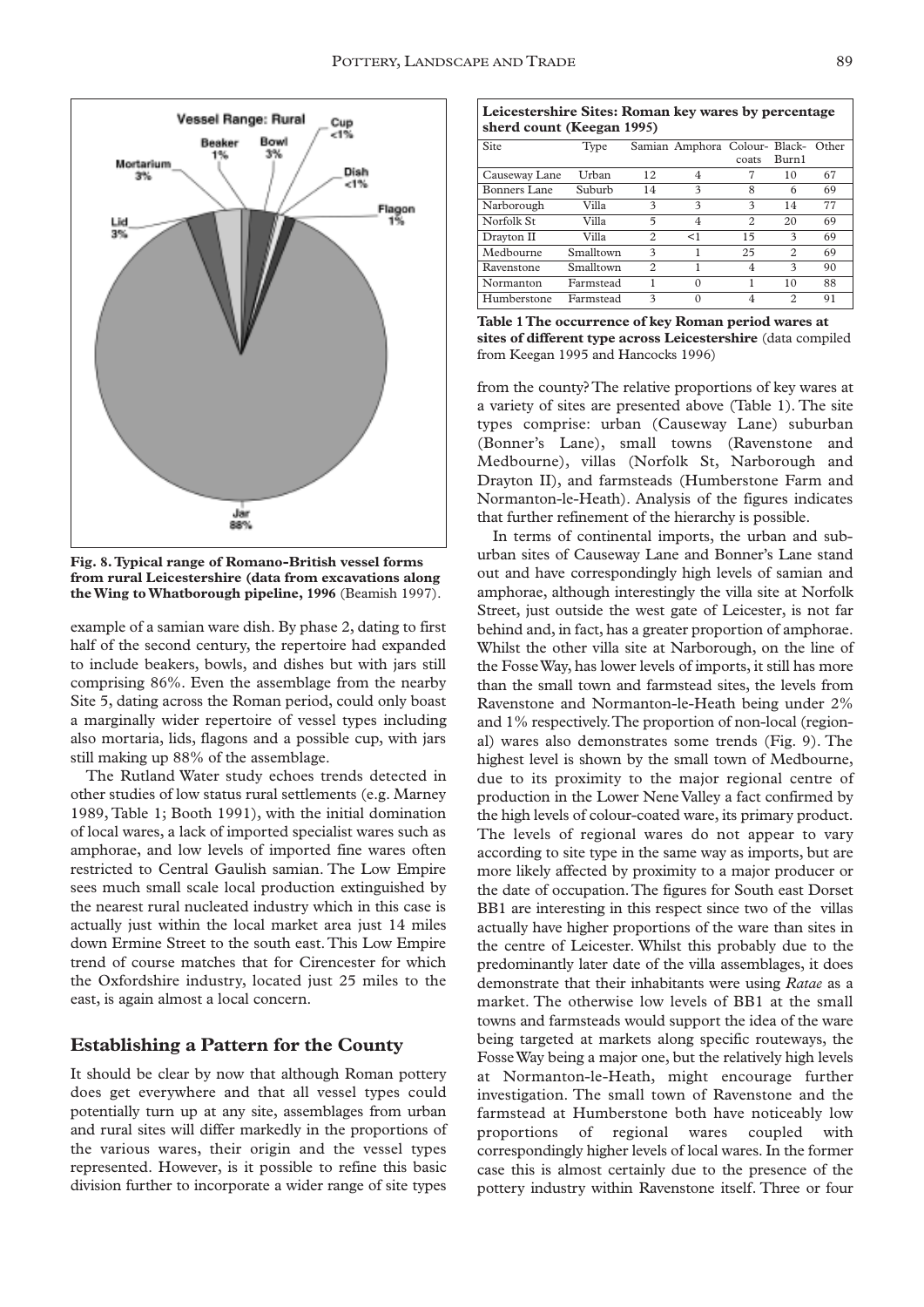

**Fig. 9. A comparison of Romano-British urban and rural pottery assemblages.**

characteristic assemblages are therefore detectable; the urban at one extreme and the farmstead at the other.The villas have more in common with the towns whilst the small towns have more in common with the farmsteads.

# **Fitting the County into the national pattern.**

The threefold division of the assemblage into local (within 15 miles), non-local British, and imported supply categories, represents a simple way of highlighting trends in assemblages, and enables us to summarise data from a large number of sites on to a triaxial scattergram. The two plots simply portray urban and rural sites respectively in terms of these three variables, and the position within the triangle, indicates the character of the assemblage. The closer the site is to the top of the triangle, the higher the proportion of local wares; the closer it is to the bottom left hand corner, the greater the proportion of imports, whilst the closer it is to the bottom right hand corner, the higher the proportion of non-local wares in the assemblage.

#### **The urban pattern**

Figure 9 summarises data from a range of urban and rural sites across the Roman period. Considering the urban data first, the assemblages tend to cluster either side of the 20% import level line but vary more considerably in terms of their local and non-local supply levels. Where chronological ceramic phase data is available; from Cirencester (Cooper 1998), Leicester (Clark 1999), and London (Davies, Richardson and Tomber 1994), assemblages progress from the top left of the diagram (e.g. CP2 and LP1 and 2) towards bottom right (e.g. LP6, RCP5, CP7 and 8).The early assemblages are typified by a two-tier import and local supply pattern (with military period CP1 representing the extreme), and later assemblages display declining import and local supply levels coupled with an increasing non-local contribution.The pattern outlined earlier for Cirencester is therefore followed by another tribal capital, Leicester and a similar situation is found at other urban sites such as Chelmsford (Going 1987) and Gloucester (Ireland 1983). London as both mercantile and provincial capital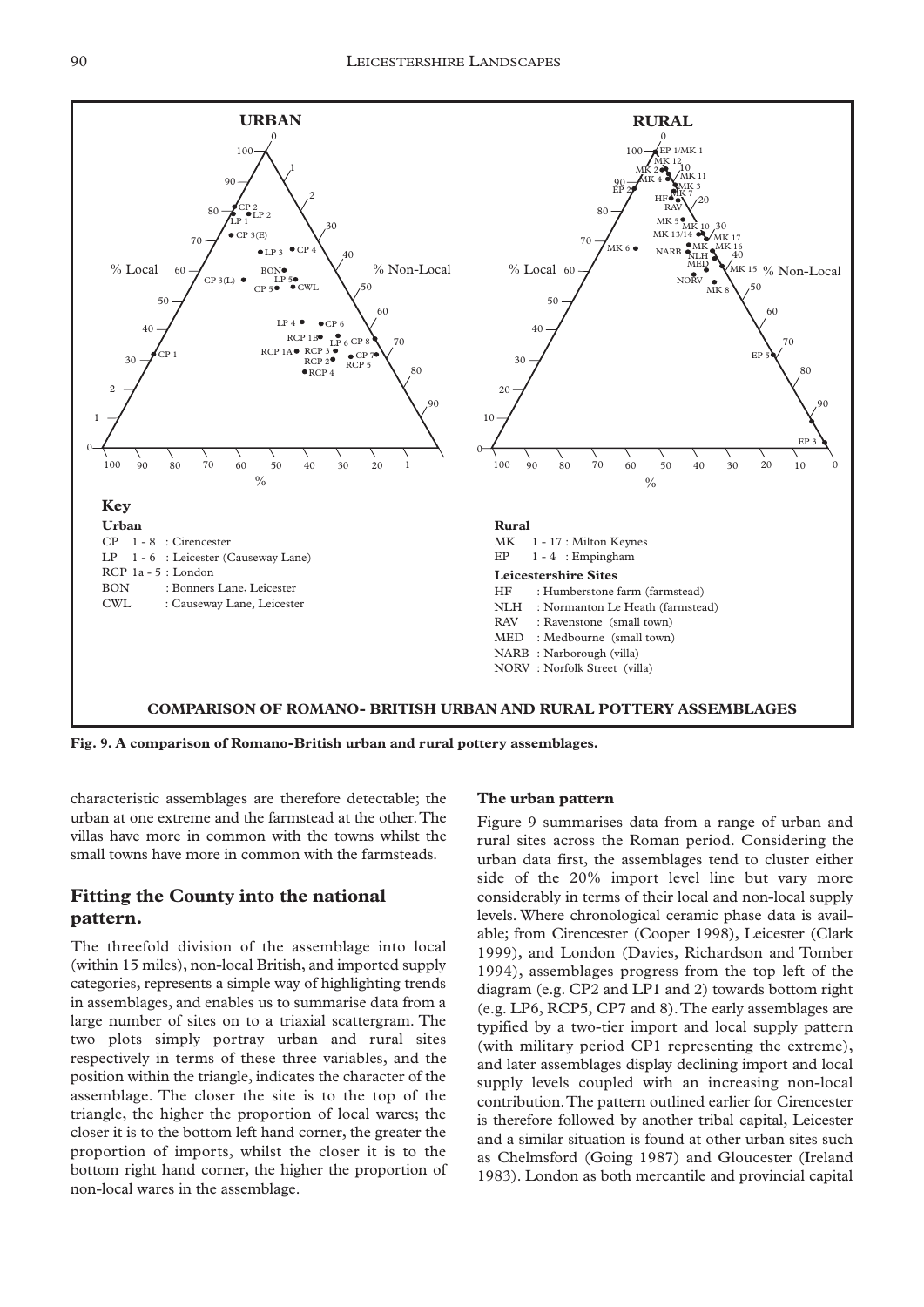during the High Empire however, produces a slightly different picture. Ceramic phases (RCP1-5) span the Early Roman period only c. AD50-AD160 and yet maintain a non-local supply contribution of around 50%, and generally high import levels throughout.

#### **The rural pattern**

The figures for rural sites comprising farmsteads, villas and small towns, tell a different story. The assemblages cluster along the right hand axis with very low import levels and generally very high local contributions.Trends over time for Milton Keynes (Marney 1989) and Empingham, Rutland (Cooper 2000) show a general progression in line with urban sites with the earliest assemblages (e.g. EP1 and MK1) being entirely local in origin and the later assemblages having much higher proportion of non-local pottery (e.g. MK 15-17 and EP3-5). However, the trend for non-local supply is not as clear-cut as it is on the urban sites, and depends much more perhaps on the status of the site and in particular, its proximity to the major late Roman regional scale suppliers such as Dorset Black Burnished ware, Oxfordshire and the Lower Nene Valley. The later assemblages from Empingham (EP3-5) illustrate this point well, being almost entirely dominated by the Lower Nene Valley industry. The greatest proportion of pottery supplied to rural sites throughout time is therefore seen to be of local origin.

### **Reasons for change**

Having established that distinct urban and rural patterns of pottery supply exist and that certain trends are detectable over time it is necessary to explore what factors might be responsible. At the provincial level, the trends detectable over time have been used to support broad models of economic change developed by Fulford (1977 and 1984), whereby evidence of pottery is used to demonstrate Britain's economic dependence on the Continent during the High Empire, giving way to greater self-sufficiency in the Low Empire. Subsequently, Millett has used the same early and late division to provide the basis for his model of the decentralisation of economic activity away from the major urban centres in the later Roman period which linked the changing location of pottery production to the changing economic and social roles of civitas (tribal) capitals and small towns (Millett 1990, 148,Table 6.3).

Both these models provide very useful foundations but it is clear from the rural pattern of pottery supply that the heavy dependence on imported fine and specialist wares (and presumably the organic products forming the bulk of the cargo) seen as fundamental to the High Empire picture painted by Fulford (1984) is really only of relevance to urban centres and in particular London during the High Empire where the figures might be assumed to reflect the pulling power of its market and the correspondingly cosmopolitan tastes and aspirations of (at least some of) its population. If pottery is to be taken as an index of trade in other goods then it would appear in contrast, that rural folk obtained most of their needs, and probably discharged their social obligations, locally.

Can the differences be explained purely in economic terms or are we seeing an expression of a different social practice? In a world of perpetual shortage as portrayed by Monaghan (1997, 854 and *contra* above) was it simply a question of availability which denied rural folk access to the full range of wares because marketing mechanisms did not take them into their locality, whilst local wares were supplied direct, or were they consciously rejecting certain aspects of the Roman 'package' as irrelevant to their essentially Iron Age lifestyles?

### **Size Doesn't Matter**

The above analyses are based upon urban assemblages of many thousands of sherds or excavated rural assemblages of perhaps a few thousand at most, whilst fieldwalking scatters will comprise as little as a hundred sherds. Can we therefore apply the same criteria and interpretations to such small sample sizes? Work by Jerry Evans on many assemblages in the north of England, indicates that samples as small as fifty sherds will still give a consistent impression of assemblage character (Evans 1991). Obviously the larger the assemblage and the better stratified it is, the more reliable the information that it will yield. Most field-walked assemblages of Roman pottery will present an amalgam of four hundred years of activity, but because we are only seeking to identify broad trends in our data, their analysis is still very worthwhile.

As an example we might take three Roman assemblages from the field survey project at Barkby Thorpe undertaken by staff and students from the University of Leicester during the 1990s. A grid walk survey of the Hamilton villa site (field BT 17), lying close to the deserted medieval village of Hamilton, produced an assemblage of just eighty sherds, alongside huge amounts of Roman tile from the building itself. Analysis of the assemblage by ware category is presented below and is similar in make up to other villas discussed above. The occurrence of imported samian and amphora would support occupation in the early Roman period, which would concur with the high proportion of local wares although both BB1 and Lower Nene Valley colour-coat are present. Closer analysis of the colour-coated sherds however, indicates that they are all potentially from second or third century vessel forms and that the thickerbodied fourth century forms are lacking. We could therefore suggest that the site was not occupied into the fourth century, a point that was also noted about the assemblage from the excavations undertaken at the site in 1976, where the majority of the pottery was identified as first and second century in date (McWhirr 1976, 58). Significantly the field-walked assemblage did not contain any Early Anglo-Saxon pottery, although a single sherd did come from the adjacent field.

For comparison, we could consider the evidence from the two other Roman sites within the parish (fields BT5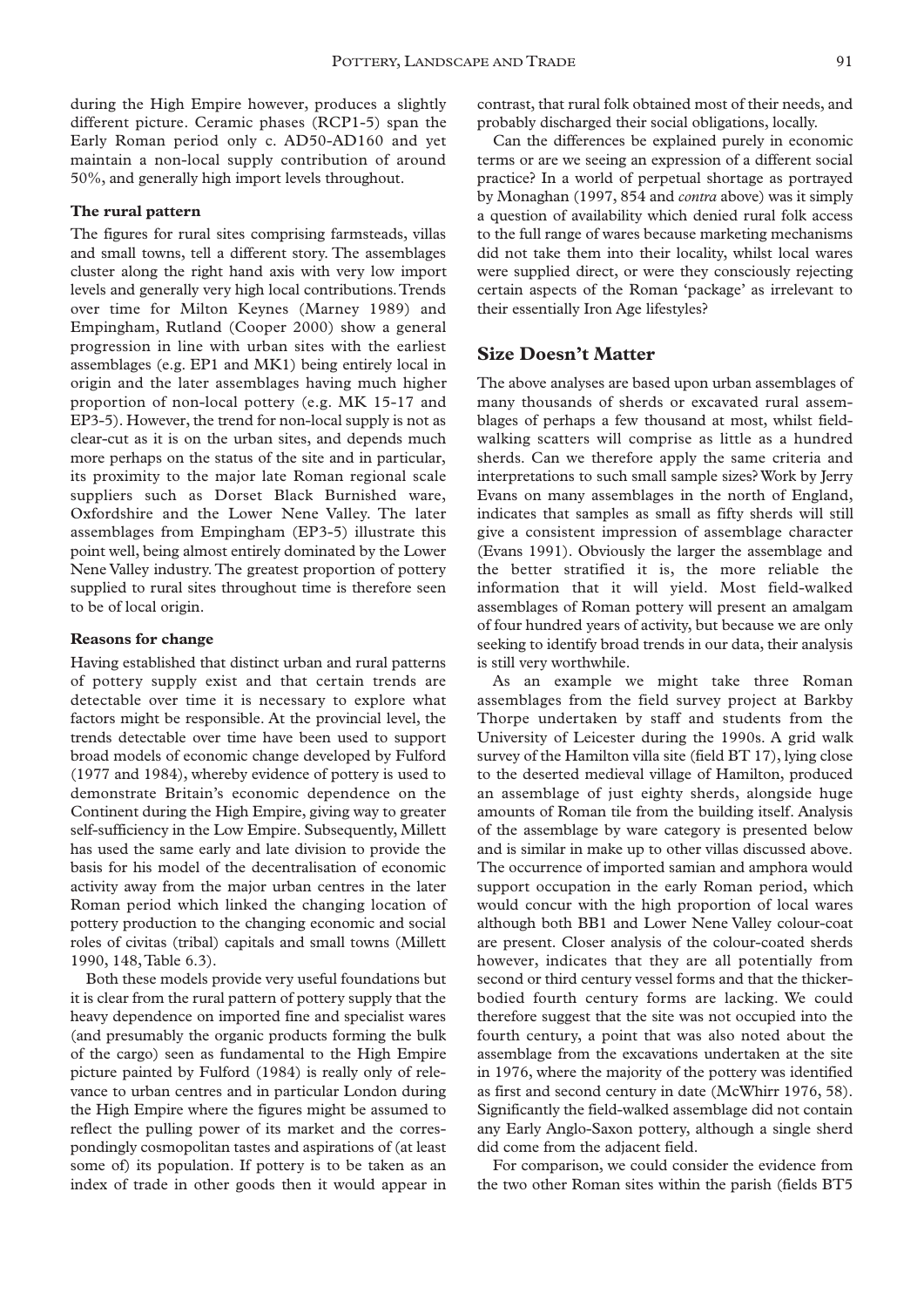and BT31), both of which coincide with substantial Early Anglo-Saxon pottery scatters, the latter partly overlain by the hamlet of Barkby Thorpe itself. Ostensibly they are not dissimilar to BT17, but there is less samian, no amphorae and the levels of local wares are higher. This may be indicative of lower status sites and is supported by the lack of Roman tile, which might have roofed masonry buildings. In addition, a closer look at the Lower Nene Valley colour-coats, reveals that, though not numerous, the late Roman vessel forms are present, and interestingly, BT5 includes mortaria not present in the other two. The domination by regional wares in the Late Roman period that we saw so clearly in Rutland, is absent here, due to the lack of proximity to the Nene Valley, and again supports the contention that the supply network to these rural sites is essentially local. It would appear then that BT5 and BT31 are occupied right through the Roman period and presumably into the Early Anglo-Saxon period. It is therefore interesting to note that in this case it is the lower status sites that are seen to continue on through rather than the villa; a situation which contrasts with that from the Welland Valley, outlined below.

| BT17    | BT <sub>5</sub> | BT31           |          |
|---------|-----------------|----------------|----------|
| Origin  | % Sherds        | % Sherds       | % Sherds |
| Import  | 1               |                |          |
| Import  | 5               | 3              | 3        |
| Region  | 5               | <1             |          |
| Region  | 8               | 3              | 5        |
| Region  | 2               | $\overline{c}$ |          |
| Region  |                 | <1             |          |
| Region  |                 | $\overline{4}$ | 5        |
| Region  |                 | 1              |          |
| Region  |                 |                | 3        |
| Local   | 67              | 70             | 81       |
| Local   | 4               | 6              | 3        |
| Local   | 8               | 11             |          |
|         | 80              | 282            | 37       |
|         |                 |                |          |
| Imports | 6%              | 3%             | 3%       |
| Region  | 15%             | 10%            | 13%      |
| Local   | 79%             | 87%            | 84%      |
|         |                 |                |          |

**Table 2 Roman Scatters from Barkby Thorpe Fieldwalking Survey**

# **Vale and Wold: Using pottery to detect Landscape Change**

The other major area that analysis of our Roman pottery assemblages can contribute to is the detection of landscape change. Medieval landscape historians have defined two distinct landscapes: vale (river valley or 'champion'), the lowland farmed landscape characterised by nucleated villages and field systems and the wold characterised by a more dispersed settlement pattern in a countryside formerly dominated by wood-pasture rather than ploughlands (Fox 2000, 51). A generalised outline of how the county might be divided up into these

agricultural sub-regions was compiled by Phythian-Adams (1986, 35, Fig.16). The county is divided up by the valleys of the Soar and Wreake, with the Trent bordering the north and the Welland defining the southeastern border with Northamptonshire.The watersheds between these major valleys therefore represent the more marginal upland areas defining the wold landscape, although it should be stressed the character of these areas varied depending on local conditions.

In Leicestershire, it is possible to see these two landscapes working side by side, and the southeastern part of the county between the Welland and the Soar presents particularly good evidence for this. Paul Bowman's work (1996 and this volume) has shown that whilst documentary evidence can be used to trace these landscapes in the medieval period, we have to rely on the artefacts alone to push their recognition back into the Early Anglo-Saxon and Roman Periods. Both the Medbourne Area Survey (Liddle 1994 and 1996) and the Langton Hundred Survey (Bowman 1996) suggest that the vale lands remain continuously settled throughout the Roman period, whilst the wold seems to undergo a period of settlement contraction in the late Roman period.

In the Medbourne survey area, villa sites like Drayton II, located in the vale (refer to Liddle 1996, Fig. 1a), yield assemblages containing the full range of wares across the period, including samian, late colour-coated ware and, significantly, both Iron Age and Early Anglo-Saxon pottery as well (figures compiled from Hancocks 1996).

| <b>Ware</b>              | Origin   | %Sherds |
|--------------------------|----------|---------|
| Amphora                  | Import   | $<$ 1   |
| Samian                   | Import   | 2       |
| BB1                      | Region   | 3       |
| L.Nene V Colour-coat     | Region   | 15      |
| White ware               | Region   | 7       |
| Mortaria                 | Region   | 1       |
| Grey ware                | Local    | 45      |
| Oxidised                 | Local    | 3       |
| Misc Coarse              | Local    | 11      |
| Calcite Gritted (shelly) | Local    | 10      |
| Grog Tempered            | Local    | 2       |
| <b>Sample Size</b>       |          | 5700    |
| Summary                  |          |         |
|                          | Imports  | 3%      |
|                          | Regional | 26%     |
|                          | Local    | 71%     |

**Table 3 Drayton II Roman Villa** (Hancocks 1996)

In contrast, settlements on higher ground, in the northern part of the survey area, yield scatters containing only Early Roman pottery and none of the distinctive late colour-coated vessel forms which we might expect to see in this part of the county (P. Liddle, *pers. comm.* based on identifications by Richard Pollard). Not only do the sites disappear but also the manuring scatters around them, suggesting a change in farming regime from arable to either pastoral or woodland.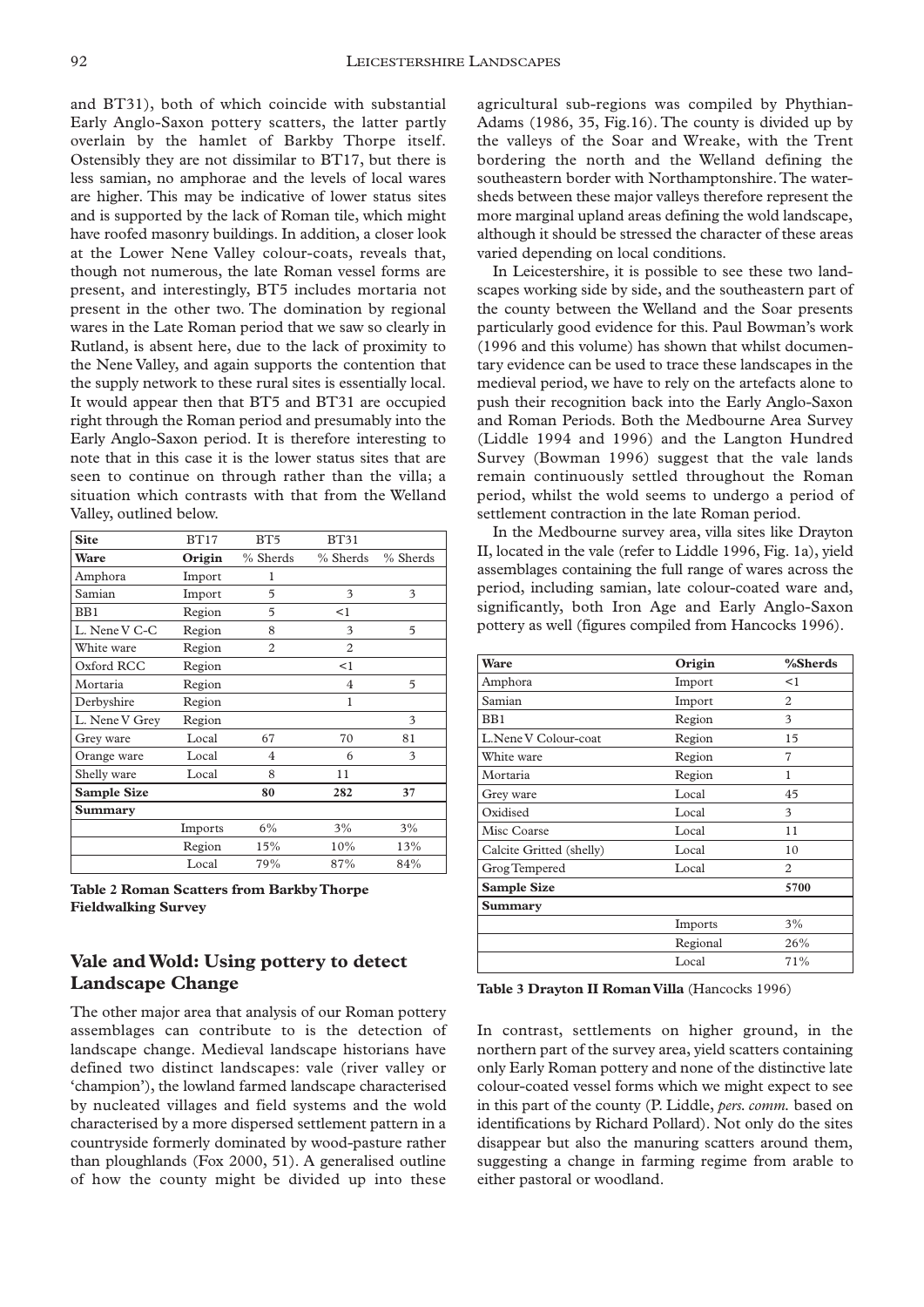

**Fig. 10. Roman period sites in the Langtons, showing percentage of Lower Nene Valley colour-coated ware within each field walked assemblage (after Bowman 1996).**

In the Langtons there are over twenty Roman sites concentrating in the vale of the Lipping and Langton Brook, five of which are on the central high ground (refer to Bowman 1996 Fig.2 and Fig. 10 below). Four sites could be called villas and all show occupation into the late fourth century. All sites are occupied in first and second centuries and manuring suggests extensive cultivation. Two broad phases of settlement change are apparent. Four sites are deserted by the mid third century, two of which are peripheral to the West Langton villa and may indicate some form of estate reorganisation in the later Roman period (Bowman 1996, 126). The estimation of date for these scatters is based on the presence and absence of a variety of wares but the most diagnostic of these is Lower Nene valley colour-coated

ware. Estimating the percentage contribution of this ware to each assemblage can provide an indication of how far into the Roman period the site is occupied. Fig. 10 summarises this information and I am grateful to Paul Bowman for supplying these figures from his doctoral thesis research.

# **Future Directions: Go forth and divide, then multiply by a hundred.**

As we have seen, even within the small area of Leicestershire and Rutland, Romano-British society and the landscape it inhabited, was far more complex than previously thought, and was gradually evolving throughout the period. There is huge potential for the Fieldwork Group